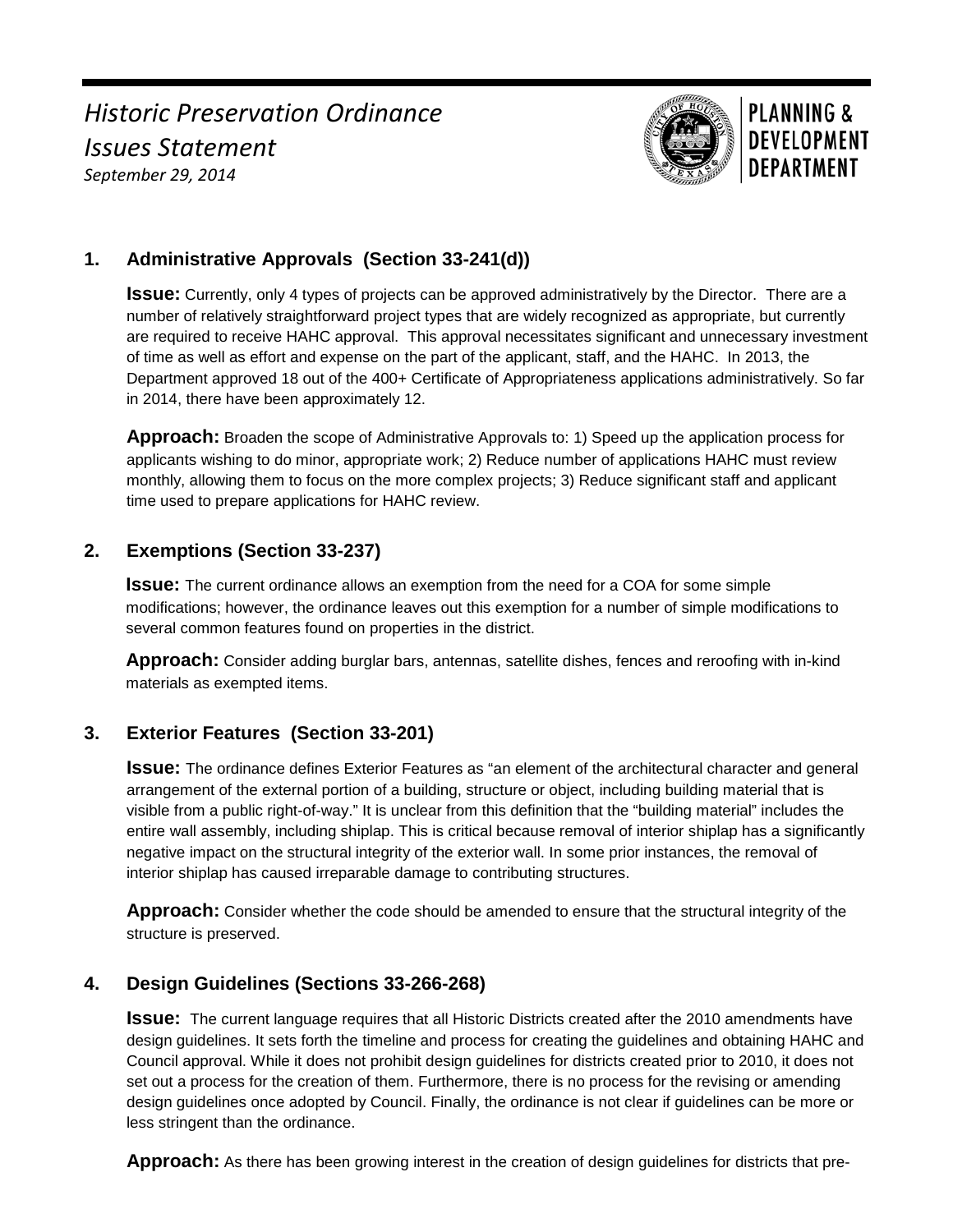date the 2010 ordinance change, the committee should consider providing a process for creating guidelines in those districts.

### **5. Designating a Historic District (Section 33-222.1)**

**Issue:** Administration of the process for creating recent historic districts illustrated some aspects of the Code that create confusion and could lead toward a district that is less than optimal. Examples include the limitation on the number of lots that can be included in an application, imprecise terminology, and confusion on what the Director's authority is regarding the configuration of the District following the survey period. In addition, some members of the community have expressed an interest in ensuring new district boundaries are more logical and cohesive.

**Approach:** Clarify terminology. Determine whether there should be a limitation that a district cannot contain more than 400 tracts. Clarify whether the Director may create more than one proposed district based on the returned support forms. Also, consider creating a process to add adjacent properties to existing districts upon petition by property owner(s).

### **6. Change the designation of a structure located in a historic district (Section 33-201 and 33-222.1)**

**Issue:** There is currently no allowance for amending inaccurate classifications of structures in historic districts. For example, a structure may be misidentified in a district inventory, or new information comes to light that causes the original classification to come into question. Also, a contributing structure can become noncontributing through inappropriate or unapproved alterations. Finally, in at least one district, buildings that were less than 50 years old at the time of designation were classified as noncontributing even though they were built within the period of significance and do in fact contribute to the character and integrity of the district.

**Approach:** Research other cities' designation standards. Consider creating a process to change the classification of a structure in a historic district.

### **7. Designating a structure as a Landmark or Protected Landmark (Section 33-229)**

**Issue:** One way for a structure to qualify for protected landmark designation is to have been "constructed before 1905." As time progresses, that will require that structures be older and older in order to be designated based on age.

**Approach:** Consider changing the criteria to read "constructed more than 100 years ago."

### **8. Shall Approve Criteria (Section 33-241(b)(1-4)**

**Issue:** There are three types of projects that, when they meet very narrowly defined criteria, *shall be approved* by the HAHC. The criteria are unclear and have been misinterpreted by applicants.

**Approach:** Examine the criteria and clarify exactly what is allowed in order to be considered a Shall Approve. Consider whether Shall Approves are necessary and, if so, should they be eligible for administrative approval.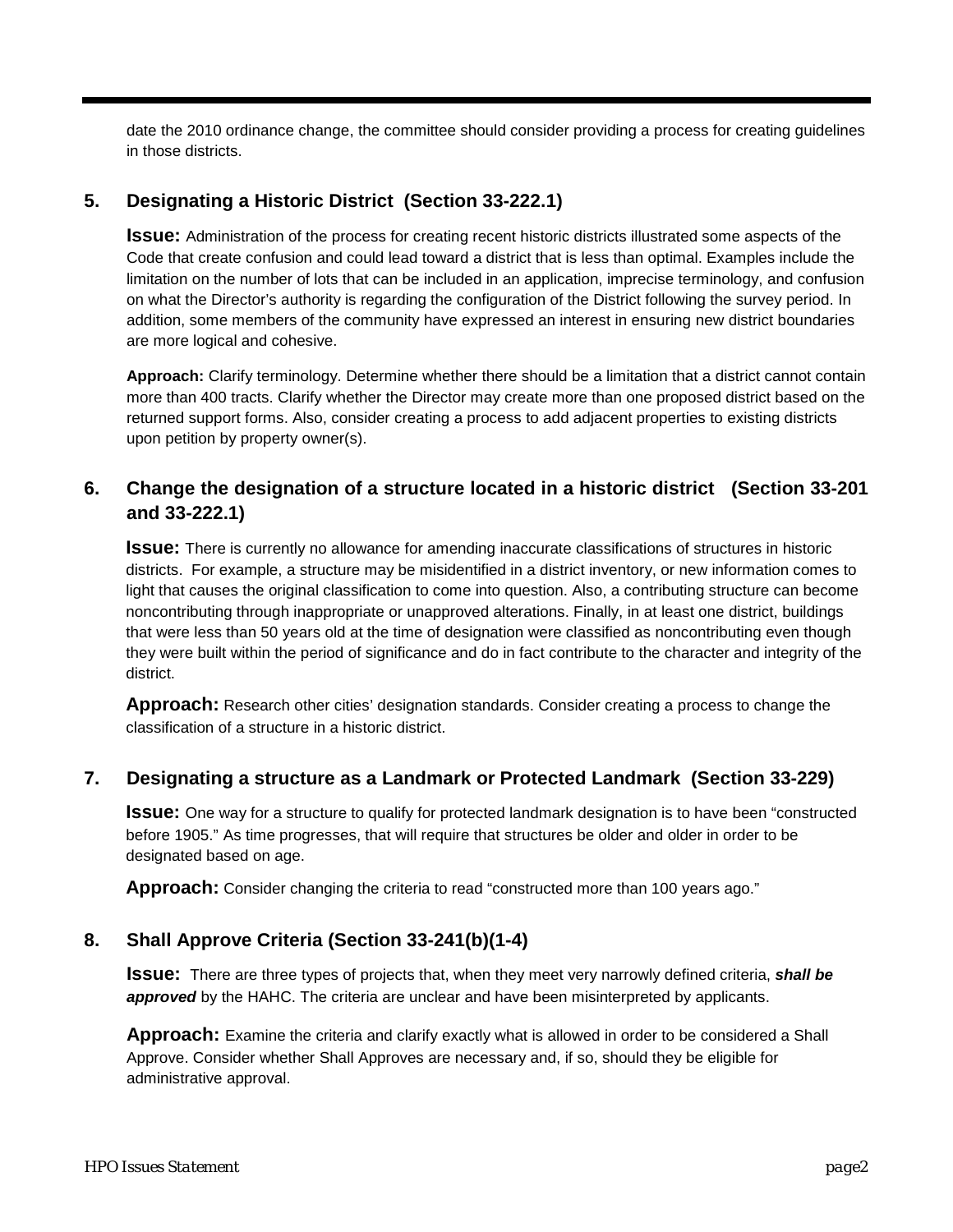# **9. Certificate of Appropriateness application requirements (Sections 33-222 and 33- 238)**

**Issue:** The ordinance is highly specific on what is required to be submitted with an application for a Certificate of Appropriateness. However, there are occasions where more or less information is necessary to complete an informed analysis of the applications. For example, existing application requirements for demolition and relocation call for the same level of documentation for both a determination of 'economic hardship' as well as under 'unusual and compelling circumstances; however, different information is needed for these circumstances.

**Approach:** Consider changes that allow the Director to adopt administrative procedures and determine the application requirements, as needed.

### **10. Criteria for alterations and additions (Section 33-241)**

**Issue:** Several criteria for alterations and additions are unclear. Currently, Criterion 9 requires that the Houston Archaeological and Historical Commission make two somewhat distinct findings in order to authorize a Certificate of Appropriateness. First, that an alteration or addition does not destroy significant historical exterior elements, and second, that the alteration or addition is compatible with the existing neighborhood. In addition, Criterion 10 is unclear that "existing setback" means "existing setback for contributing structures." Finally, it is often difficult to assess whether Criterion 11 has been met.

**Approach:** Consider revising Criteria 9, 10, and 11 to provide more clarity.

### **11. Criteria for new construction (Section 33-242)**

**Issue:** Two of the five criteria for New Construction refer to land uses whose definition are unclear. Criteria 4 and 5 address the overall height of a structure, depending on whether the structure is "used for residential purposes" or "used for commercial purposes." There is no criterion that addresses a structure that is used for any other type use than those two (for instance, a new church or school.). This creates confusion as to how to review projects that might not be obviously residential or commercial in use. A few examples of structures that cause problems for staff to review are mixed-use structures. Finally, it is currently possible to apply for a new construction COA for sites that already have a contributing structure.

**Approach:** Examine the criteria and revise so that it addresses all types of structures that could be constructed in the historic districts, and resolves confusion regarding definitions of land uses that correspond to various criteria. Consider adding criterion that a new construction application may be accepted only if a buildable site is available; if there is currently a contributing building on the site, the application will not be accepted until demo/relocation has been approved.

### **12. Criteria for relocation and/or demolition (Sections 33-243 and 33-247)**

**ISSUE:** The loss of contributing structures through demolition or relocation has a detrimental impact on an historic district. The existing criteria for both of these actions provides limited direction to staff on how to review applications based on "economic hardship" or "unusual or compelling circumstances."

**Approach:** Research other cities' criteria for reviewing these applications. Consider revising review